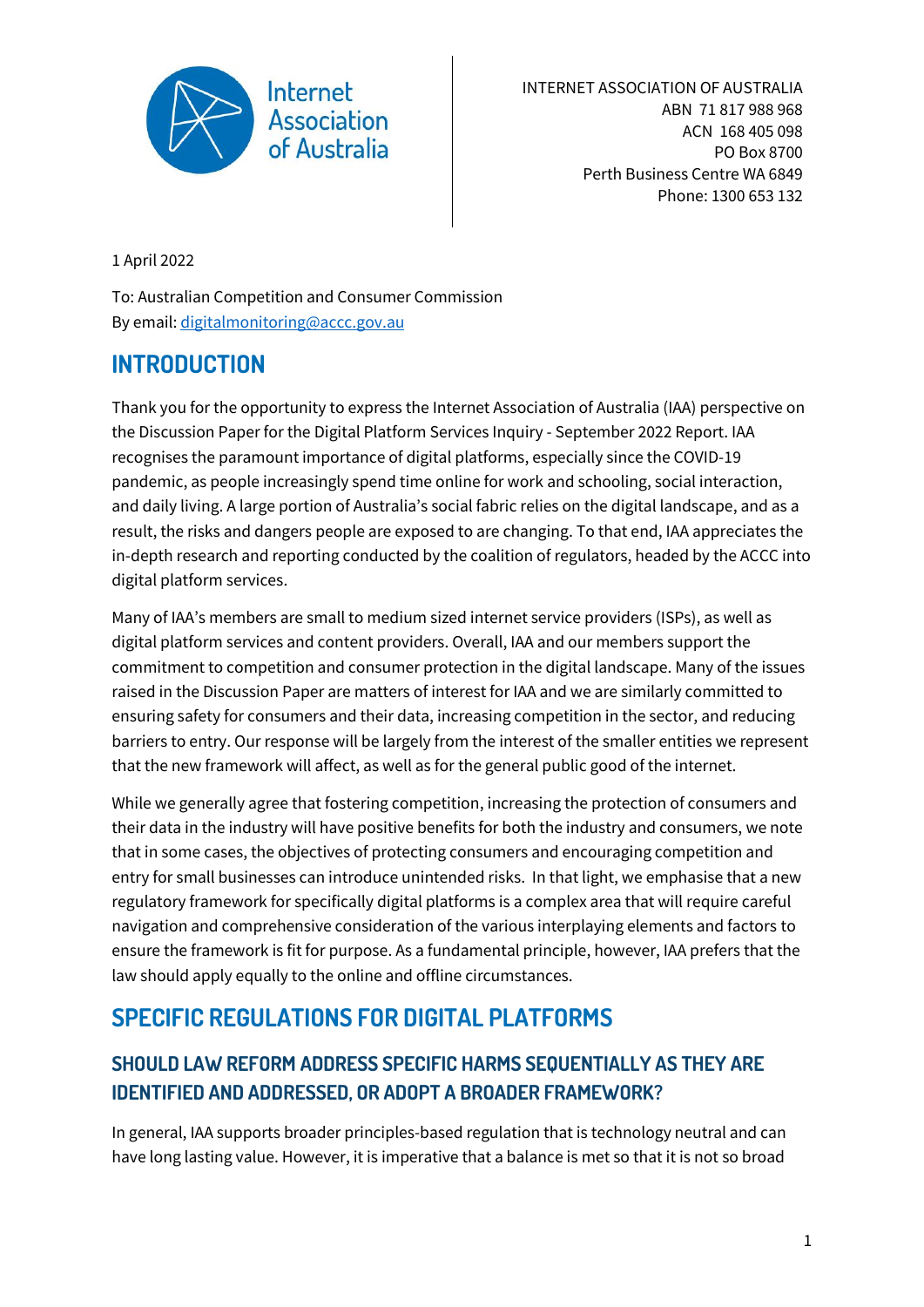that it is ineffective in addressing the specific concerns raised by the sector, or that it is also too encompassing with unintended implications and consequences.

We believe that meaningful principles under which the framework could be developed include transparency, fair play, open access, and online safety. These values aptly address concerns of anti-competitive behaviour, dark patterns, and scams or other harmful content that are becoming an increasing issue for consumers and smaller businesses in this sector. If and where necessary, more specific industry-led codes or rules could be developed as supplementary to the broader framework.

In addition, we believe that the government should not only rely on regulations and prohibitions on the industry to address and combat the issues raised in the Discussion Paper. Greater efforts in awareness and education campaigns for both consumers and small businesses to improve security, as well increased support for small businesses to reduce the high barrier to entry.

### **TO WHAT EXTENT SHOULD A NEW FRAMEWORK IN AUSTRALIA ALIGN WITH OVERSEAS JURISDICTIONS?**

IAA supports harmonisation between Australian law with its international counterparts where possible, and fundamentally, where it is good practice to do so. In today's ever-globalised world, the majority of the entities which would become subject to the new framework are international companies. Similarly, Australian consumers are also participants of the global world through the internet. Thus where possible, reasonable and practicable, regulation should align with those in overseas jurisdictions so that compliance for businesses, and experiences for consumers are harmonised.

#### **DIGITAL PLATFORM SERVICES AS "ESSENTIAL FACILITIES"**

In general, we recognise the need for sector specific competition and access regulations. However, we reiterate our stance that laws should be technology neutral and principles based so that they do not become irrelevant as technology rapidly evolves.

We also raise our concern about the possible classification of certain digital platform services as "essential facilities". While we recognise that digital platforms are increasingly becoming vital in the way people conduct their every day living, and therefore open and safe access to such services should be prioritised, it is paramount that this doesn't give rise to burdensome obligations for industry which would resultantly stifle innovation. Regulations, if not crafted carefully, can result in greater burdens for smaller companies and platforms who are unable to manage and adhere to potential obligations that come along with being classified as "essential". This would thereby obfuscate the objectives purported by the regulations to increase competition and lower the high barriers to entry for smaller businesses.

A clear set of metrics to define what criteria would also have to be met in order to be deemed "essential". The creation and imposition of any rules that might determine platform uptime, service availability or affect the rights of service operators to impose mandatory terms of service would need to be clearly defined, and practical, taking into account the realities and complexities of operating these services at the technical level. Any such flow on obligations from being deemed "essential" must be negotiated carefully with industry before taking effect.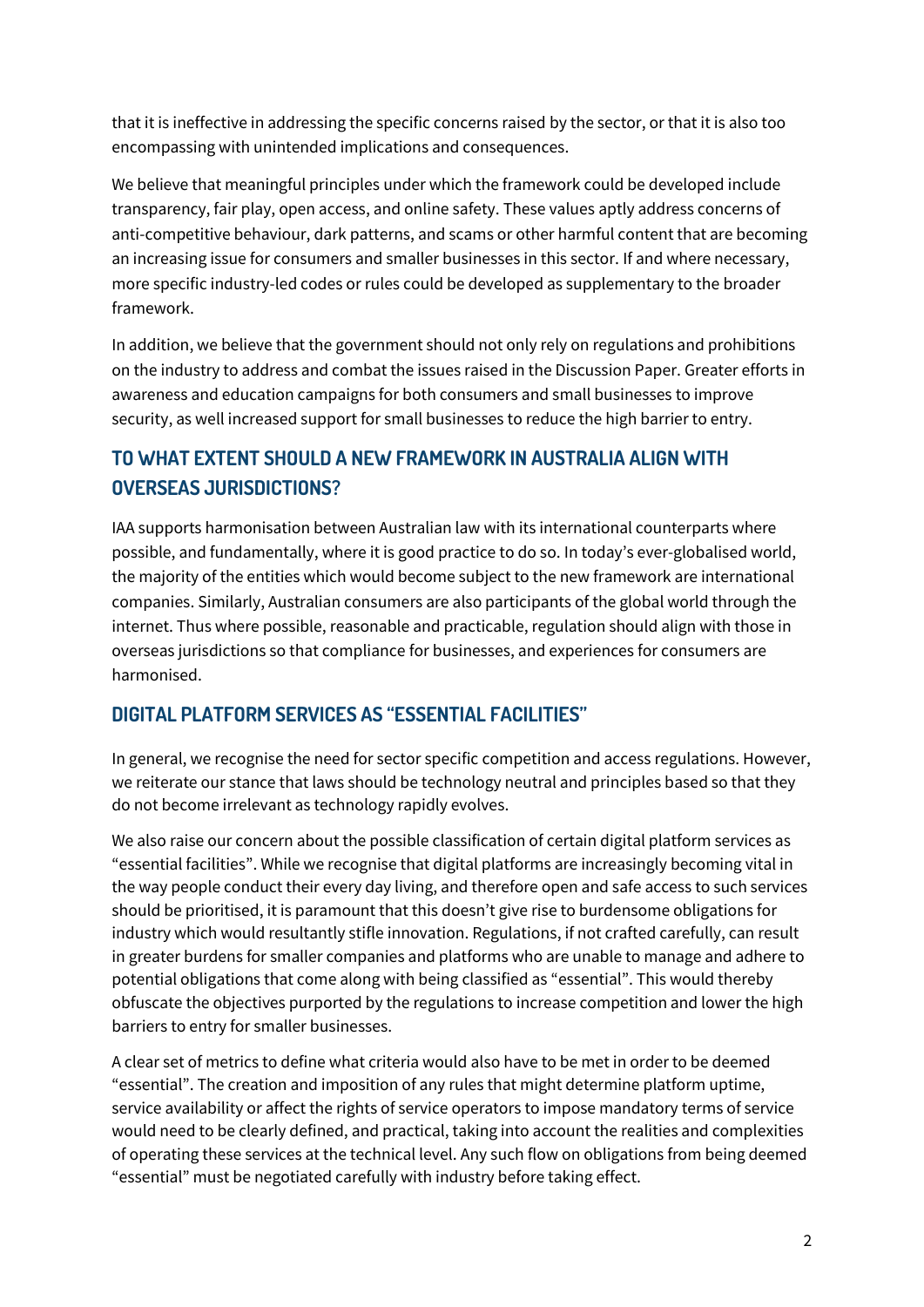### **WHAT ARE THE BENEFITS AND RISKS OF IMPLEMENTING REGULATION TO PREVENT ANTI-COMPETITITVE CONDUCT?**

#### Benefits

IAA recognises the benefits proposed in the Discussion Paper and consider them important principles which the industry should strive to achieve. We believe encouraging competition and improving the protection of consumer data can boost innovation, provide greater choice for consumers, better inform their online decision making and improve the trust between consumers and businesses.

#### Risks

However, it is also fundamental that regulations are reasonable and measured. If not drafted with a great amount of consideration and insight into the issues, regulations may conflate legitimate reasons for certain conduct with anti-competitive or otherwise harmful practices.

For example, there may be legitimate reasons for the algorithms in search engines to ensure reliable and relevant information is being prioritised for consumers. Or in the case of interoperable payment systems and portability of data, smaller and newer platforms may lack the resources to take drastic steps to ensure the safety of the services being provided, and apply heavy security on data that will be handled through the service. Digital platforms appear very quickly and benefit most from being relatively unregulated. Regulations or recourse for consumers who have suffered harm online as a result of use of digital platforms occurs retrospectively. The unfortunate reality is that smaller entities may not have had the resources or time to ensure the reliability of their services or the security measures in place to defend against cyber-attacks. It is crucial that smaller businesses do not become a honey-pot for cyber criminals to exploit because of excessive requirements to hold data or maintain certain levels of interoperability.

This does not mean that this should be a factor against regulations which prevent anticompetitive practices. Rather, this is noted to ensure that the government develop comprehensive support and guidance material and avenues to provide help for smaller businesses.

In addition, another risk that could arise as a result of sector specific regulations is the unintended consequences for smaller platforms. While the protection of consumers' data is a key concern for the industry, this is a matter which also affects smaller platforms that also use data for their business. It is important that an appropriate balance is struck between protecting consumers, as well as allowing entities to conduct business through use and trade of data, with an appropriate level of oversight and transparency being applied to the process.

It is important to note that the Discussion Paper for the Privacy Act review similarly recognised the difficulties posed to smaller entities in regard to the new laws concerning protection of consumers' data online. The Department of the Attorney-General recognised the need for a small business exemption so that smaller entities are not unfairly disadvantaged by obligations which would prove burdensome.

Furthermore, IAA also notes of the reforms being undertaken through review of the Privacy Act, specifically in relation to consumer data. We therefore recommend that regulations are harmonised with any amendments that are made to the privacy legislation. While we recognise that the review of the Privacy Act was cited as one the avenues through which the government proposed to improve competition and consumer protection in the ACCC's 2019 Final Report, we